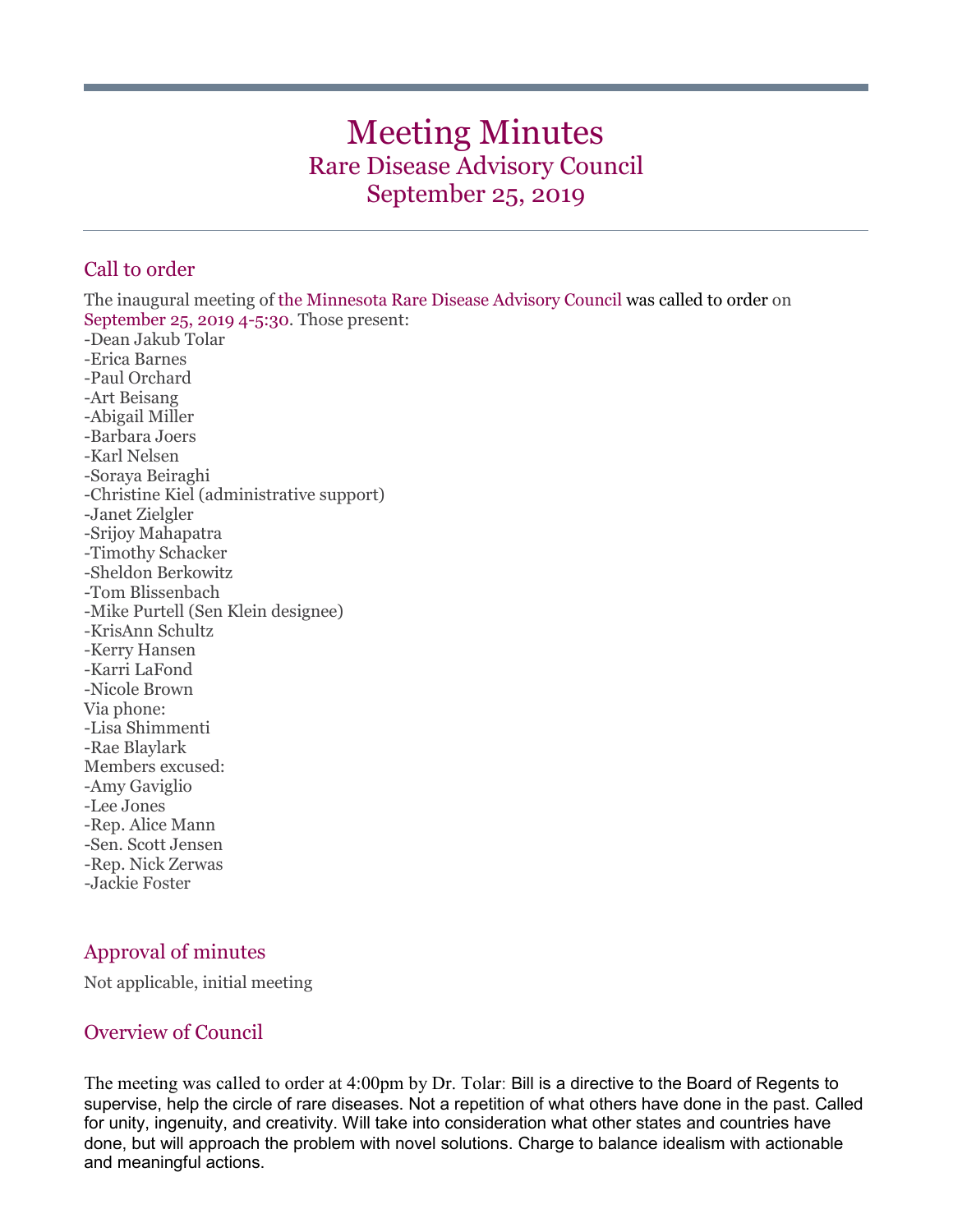Measure progress against the people we serve. Focus on: 1.) access 2.) cost 3.) patient experience. Progress comes from collective actions.

## Review of procedures

Dean Tolar: Knowing this is a directive from the state of Minnesota, will follow the law by: -meeting regularly, quarterly

-providing an annual report to the state

-following the Robert's Rules (this allows everyone to be heard and avoids one person dominating

-Determining term limits (not specified in bill-will take feedback from members,Erica Barnes to collect feedback)

-holding open meetings (will be open to the public for attendance but not open to public comment)

## New Business

Council member introductions/statement of priorities:

- Finding **common barriers to care** (Erica Barnes)
- Scope of rare diseases in MN (how often do patients come for tx,, associated and related costs, disparities). How can we **measure rare diseases in MN**? Paul Orchard
- How can we **connect patients** to best clinical care and also **to research** happening (Dr. Schultz)
- Translational research and being prepared for up and coming therapies. Sees great disparities in care. **Better education to greater MN medical communities** so that families are not traveling to Twin Cities for care (Dr. Beisang)
- How does policy interplay within hospital systems? How can we work in systems to optimize research? How can we **best match patients to appropriate providers**? Can we improve our taxonomy? (Ms Joers)
- How can we transform the system for those that are the sickest? **Virtual care resources such as telemedicine**? How can we build a better system? (Dr. Miller)
- **All** constituents need to **have access** to the health care system (Mike Partell)
- Address the issue of **generations upon generations of things not getting done** in a specific patient community. Address **rural disparities** (Karl Nelson)
- Hoping to get people interested in education and give hope to rare patients and parents. Get the **public involved** (Dr. Beiraghi)
- Establishing **meaningful measurements** will be the difficult part. Should we pick a couple of diseases and ask "did we come up with a plan"? We need to avoid developing measurements that find averages but not to an actual patient (Dr. Mahapatra)
- We **don't have enough research** going on and when we do have a therapy there are too many barriers. Want to see more cooperation among professionals in the system and one way to approach this is to have **care navigators** (Mr. Blissenbach)
- Address barriers, what exactly are the barriers? "**Disability tax" idea to figure out what price a rare patient pays**. Figure out the **disparities**. Find the information that currently exists. **Educate the greater community about the societal costs** (Ms. Ziegler)
- Barriers to care across rare diseases- **identify biggest barriers and address coordination of complex care** (Dr. Berkowitz)
- **Care coordination** is crucial to the rare community (Karri LaFond)
- Understanding the barriers to the rare community (paying for new treatments) rare diseases are on the cutting edge of the new research. **Address rare barriers that will relate to more common diseases**. Resource center? Telemedicine? Can we **gather resources in one place**? Epidemiology alone is crucial (Kerry Hansen)